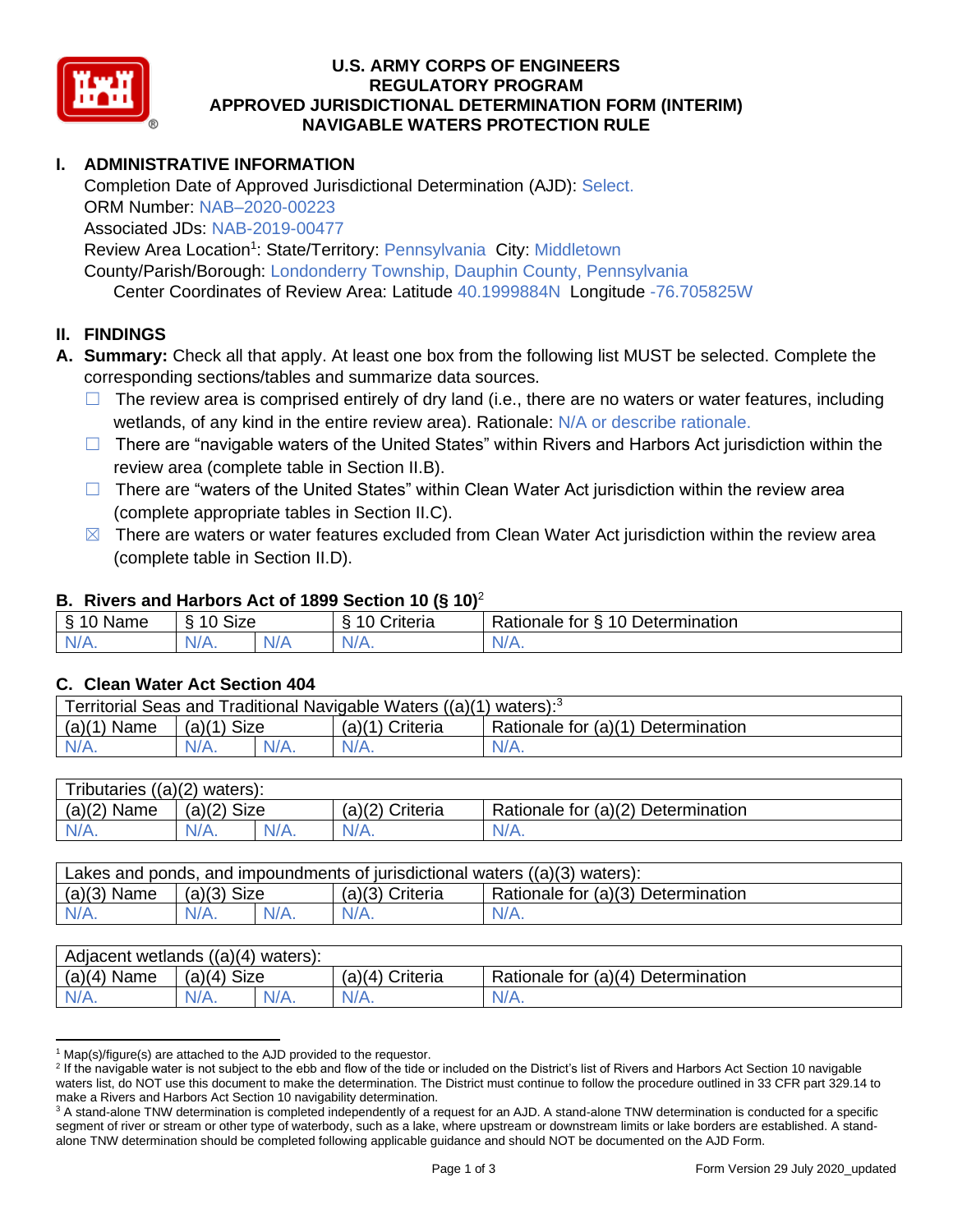

### **U.S. ARMY CORPS OF ENGINEERS REGULATORY PROGRAM APPROVED JURISDICTIONAL DETERMINATION FORM (INTERIM) NAVIGABLE WATERS PROTECTION RULE**

# **D. Excluded Waters or Features**

| Excluded waters $((b)(1) - (b)(12))$ : <sup>4</sup>                                                                        |                       |                  |                                          |                                                                                                                                                                                                                                                                                                                                                                                                                                                                                                                |  |
|----------------------------------------------------------------------------------------------------------------------------|-----------------------|------------------|------------------------------------------|----------------------------------------------------------------------------------------------------------------------------------------------------------------------------------------------------------------------------------------------------------------------------------------------------------------------------------------------------------------------------------------------------------------------------------------------------------------------------------------------------------------|--|
| <b>Exclusion Name</b>                                                                                                      | <b>Exclusion Size</b> |                  | Exclusion <sup>5</sup>                   | Rationale for Exclusion Determination                                                                                                                                                                                                                                                                                                                                                                                                                                                                          |  |
| Wetlands WP,<br>WQ, WR, and W<br>S (only those<br>areas located<br>within the<br><b>Approved JD</b><br><b>Boundaries</b> ) | 9.287                 | $\text{acre}(s)$ | $(b)(6)$ Prior<br>converted<br>cropland. | The consultant's delineation report states that<br>cultivated agricultural lands dominate the site.<br>Aerial photos from 1937, 1950, 1970, and 2019<br>support this finding. Thus prior to 1937, the land<br>was cleared, drained or otherwise manipulated<br>to make it possible to plant crops. The Prior<br>Converted areas shown on the plan, have been<br>used, including up until today, for agricultural<br>purposes (cropping, haying or grazing) since at<br>least 1937 and have not been abandoned. |  |

## **III. SUPPORTING INFORMATION**

- **A. Select/enter all resources** that were used to aid in this determination and attach data/maps to this document and/or references/citations in the administrative record, as appropriate.
	- $\boxtimes$  Information submitted by, or on behalf of, the applicant/consultant: Prepared by Vortex Environmental,
	- Incorporated, entitled Wetland Delineation on the Core 5 Lytle Farm Project, dated October 9, 2019 This information is sufficient for purposes of this AJD. Rationale: NA
	- $\Box$  Data sheets prepared by the Corps:
	- ☒ Photographs: Aerial: 1937, 1950, 1970, and 2019
	- $\boxtimes$  Corps site visit(s) conducted on: October 26, 2020
	- ☒ Previous Jurisdictional Determinations (AJDs or PJDs): NAB-2020-00223, dated May 14, 2020 PJD
	- ☐ Antecedent Precipitation Tool: *provide detailed discussion in Section III.B*.
	- ☒ USDA NRCS Soil Survey: Dauphin County
	- $\Box$  USFWS NWI maps: Title(s) and/or date(s).
	- ☒ USGS topographic maps: Middletown, PA

#### **Other data sources used to aid in this determination:**

| Data Source (select)              | Name and/or date and other relevant information |
|-----------------------------------|-------------------------------------------------|
| <b>USGS Sources</b>               | N/A                                             |
| <b>USDA Sources</b>               | $N/A$ .                                         |
| <b>NOAA Sources</b>               | $N/A$ .                                         |
| <b>USACE Sources</b>              | $N/A$ .                                         |
| <b>State/Local/Tribal Sources</b> | $N/A$ .                                         |
| <b>Other Sources</b>              | N/A                                             |

# **B. Typical year assessment(s):** N/A

<sup>4</sup> Some excluded waters, such as (b)(2) and (b)(4), may not be specifically identified on the AJD form unless a requestor specifically asks a Corps district to do so. Corps districts may, in case-by-case instances, choose to identify some or all of these waters within the review area.

 $5$  Because of the broad nature of the (b)(1) exclusion and in an effort to collect data on specific types of waters that would be covered by the (b)(1) exclusion, four sub-categories of (b)(1) exclusions were administratively created for the purposes of the AJD Form. These four sub-categories are not new exclusions, but are simply administrative distinctions and remain (b)(1) exclusions as defined by the NWPR.